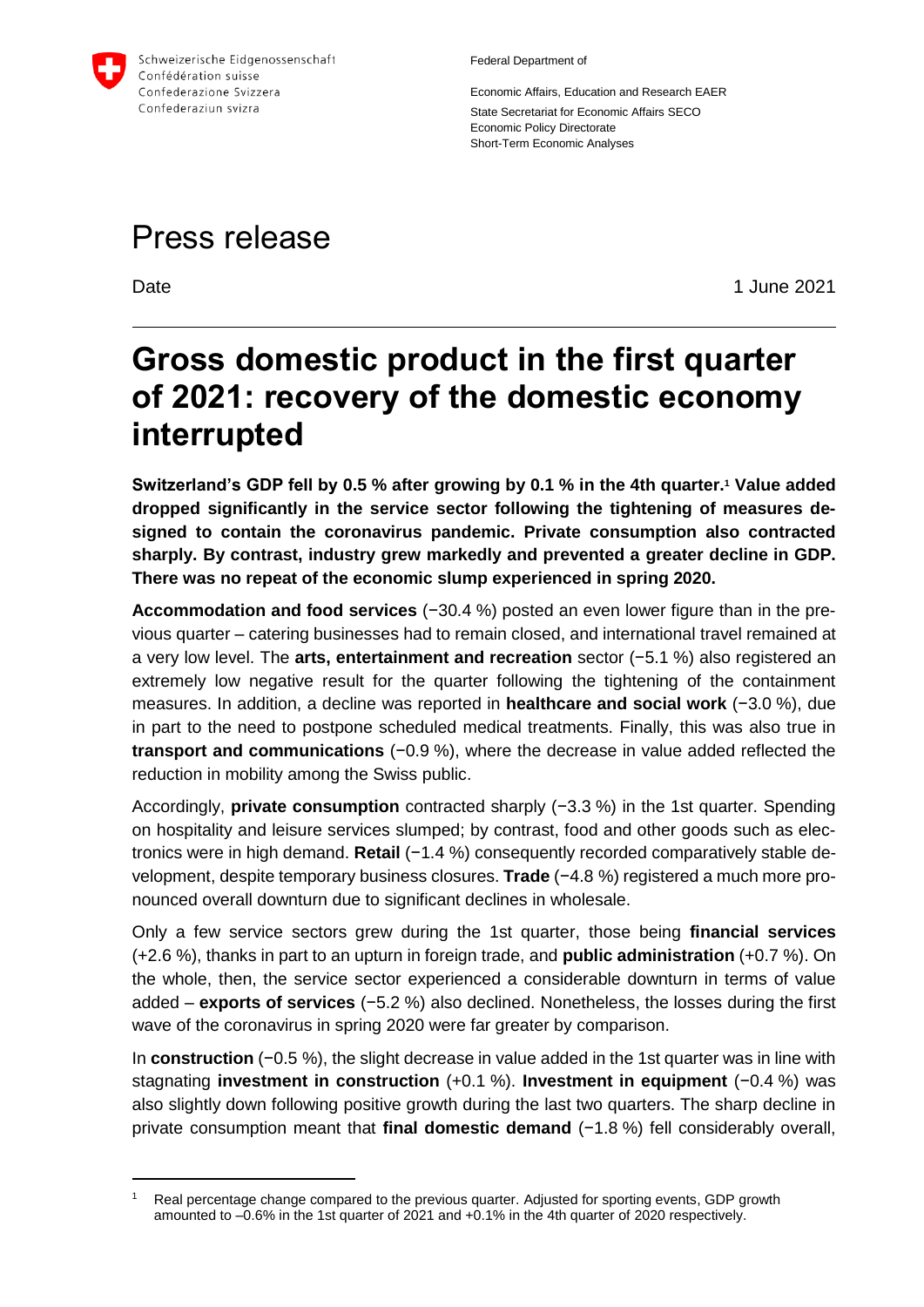which likewise caused a slowdown in **imports**<sup>2</sup> (−0.1 %). The only demand component to grow was government consumption (+1.2 %).

Industry can look back on an extremely positive quarterly performance; both value added and exports have again exceeded pre-crisis levels overall. In contrast to spring 2020, the winter half-year saw very little interruption to international supply chains. Buoyed by the strong resurgent demand from key trading partners such as the USA and China, **manufacturing** (+4.9 %) grew faster in the 1st quarter than in the previous quarter. Both the chemical and pharmaceutical industry and the other manufacturing sectors more sensitive to the economic cycle contributed to this success. Various export categories likewise continued to recover, including watchmaking and precision instruments, as well as machinery and metals. Overall, **exports of goods**<sup>3</sup> (+1.5 %) grew noticeably in spite of the sharp decline in merchanting, and the industrial sector therefore made a significant contribution to limiting the decline of GDP in the 1st quarter.

## **Notes**

Further information on GDP in the 1st quarter of 2021 can be found in the summer 2021 edition of "**Konjunkturtendenzen**" at [www.seco.admin.ch/gdp.](http://www.seco.admin.ch/gdp)

The coronavirus pandemic also has an impact on the **production of statistics**. As recommended by European statistical office Eurostat, the basic data and methods were subjected to an in-depth check for the current GDP calculation to avoid distorting effects due to the coronavirus pandemic.<sup>4</sup> Nevertheless, in view of the current data situation it is possible that in the coming quarters more significant revisions than usual will become necessary.

## **Enquiries:**

Ronald Indergand, SECO, Head of Short-Term Economic Analyses, Economic Policy Directorate, Tel.: +41 58 460 55 58

Felicitas Kemeny, SECO, Deputy Head of Short-Term Economic Analyses, Economic Policy Directorate, Tel.: +41 58 462 93 25

1

<sup>2</sup> Goods and services excluding valuables.

Excluding valuables.

[https://ec.europa.eu/eurostat/data/metadata/covid-19-support-for-statisticians.](https://ec.europa.eu/eurostat/data/metadata/covid-19-support-for-statisticians)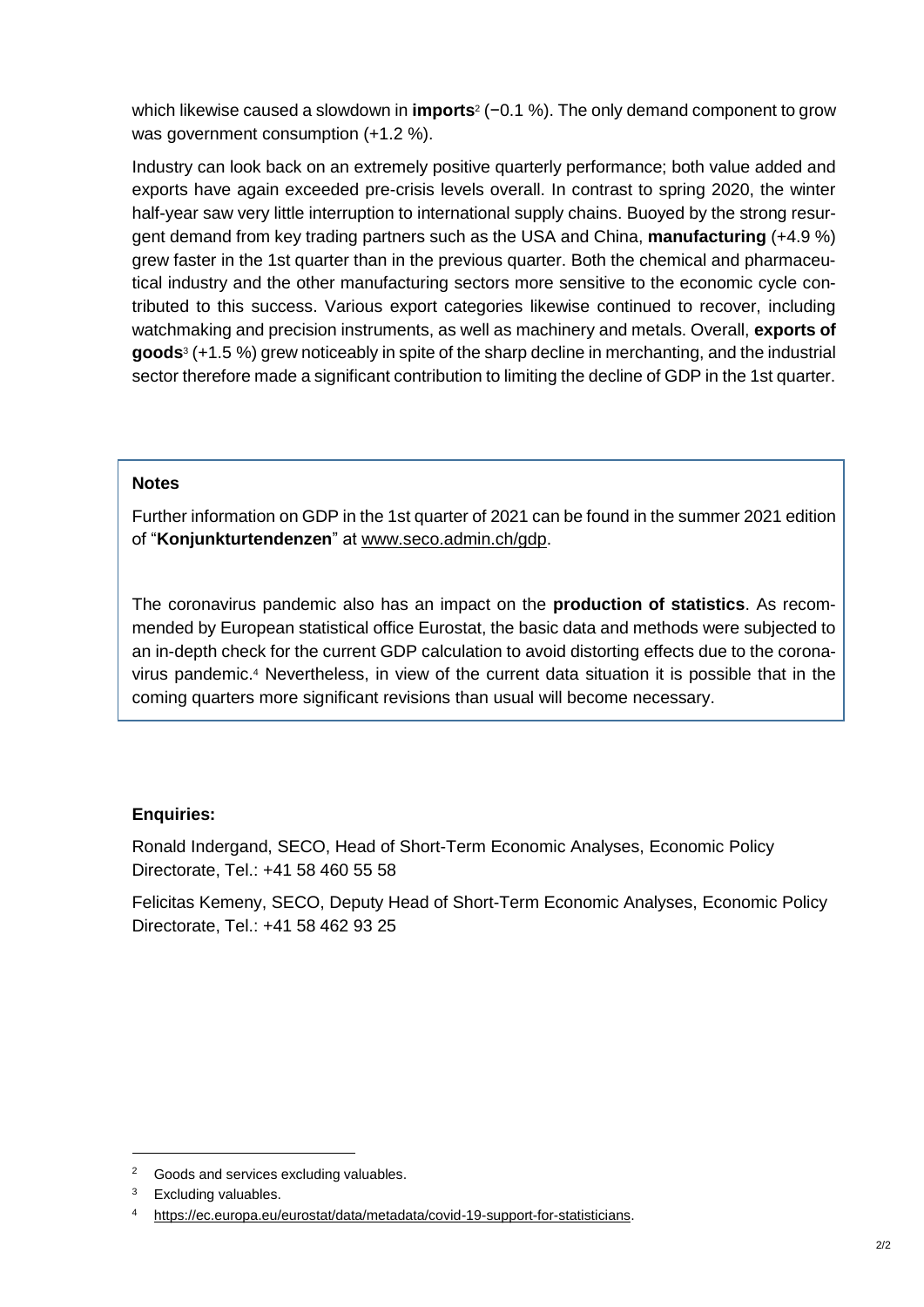# **Quarterly figures on GDP**

Appendix to the SECO's press release of 1.6.20211



#### **Figure 2: Growth contributions**

Real, seasonally adjusted, q-o-q change, in percentage points



### **Table 1: Production approach** <sup>3</sup>

Real, seasonally adjusted, quarterly change in %

|                                             | 20:2    | 20:3   | 20:4    | 21:1    |
|---------------------------------------------|---------|--------|---------|---------|
| Gross domestic product                      | $-6.8$  | 7.2    | 0.1     | $-0.5$  |
| Manufacturing                               | $-10.7$ | 9.0    | 2.7     | 4.9     |
| Construction                                | $-7.2$  | 7.3    | $-0.3$  | $-0.5$  |
| Trade                                       | $-2.8$  | 8.2    | $-0.1$  | $-4.8$  |
| Accomodation, food                          | $-57.7$ | 116.9  | $-20.3$ | $-30.4$ |
| Finance, insurance                          | $-1.2$  | $-0.1$ | 0.7     | 1.6     |
| <b>Business services</b>                    | $-6.9$  | 6.1    | 0.3     | $-0.9$  |
| Public administration                       | 0.1     | 0.2    | 0.4     | 0.7     |
| Health, social activities                   | $-4.0$  | 9.1    | $-2.2$  | $-3.0$  |
| Arts, entertainment, recreation             | $-38.4$ | 65.9   | $-9.2$  | $-5.1$  |
| Other                                       | $-9.5$  | 8.1    | $-0.1$  | $-0.9$  |
| Gross domestic product sport event adjusted | -6.8    | 7.2    | 0.1     | $-0.6$  |

### **Table 2: Expenditure approach** <sup>4</sup>

Real, seasonally adjusted, quarterly change in %

|                                   | 20:2    | 20:3 | 20:4   | 21:1   |
|-----------------------------------|---------|------|--------|--------|
| Gross domestic product            | -6.8    | 7.2  | 0.1    | $-0.5$ |
| Private consumption               | $-8.3$  | 11.2 | $-1.4$ | $-3.3$ |
| Government consumption            | 1.1     | 0.2  | 3.0    | 1.2    |
| Equipment and software investment | $-8.0$  | 9.1  | 1.0    | $-0.4$ |
| Construction investment           | $-5.0$  | 5.1  | $-0.2$ | 0.1    |
| Exports of goods excl. valuables  | $-5.9$  | 6.4  | 0.7    | 1.5    |
| as well as excl. merchanting      | $-13.6$ | 10.2 | 3.5    | 4.9    |
| <b>Exports of services</b>        | $-15.2$ | 2.0  | 12.1   | $-5.2$ |
| Imports of goods excl. valuables  | $-14.2$ | 11.6 | $-0.2$ | 1.7    |
| Imports of services               | $-20.9$ | 7.0  | 7.5    | $-3.2$ |

<sup>1</sup> Data and further information: www.seco.admin.ch/gdp

 $<sup>2</sup>$  As an interpretation aid, the SECO also publishes a «sport event adjusted» GDP, which includes but smooths out the effects of major</sup> sportevents. Further information can be found in the Konjunkturtendenzen of [autumn 2017](https://www.seco.admin.ch/seco/de/home/Publikationen_Dienstleistungen/Publikationen_und_Formulare/konjunkturtendenz/konjunkturtendenzen_herbst_17.html) and [spring 2018](https://www.seco.admin.ch/seco/de/home/Publikationen_Dienstleistungen/Publikationen_und_Formulare/konjunkturtendenz/konjunkturtendenzen-fruehjahr-2018.html).